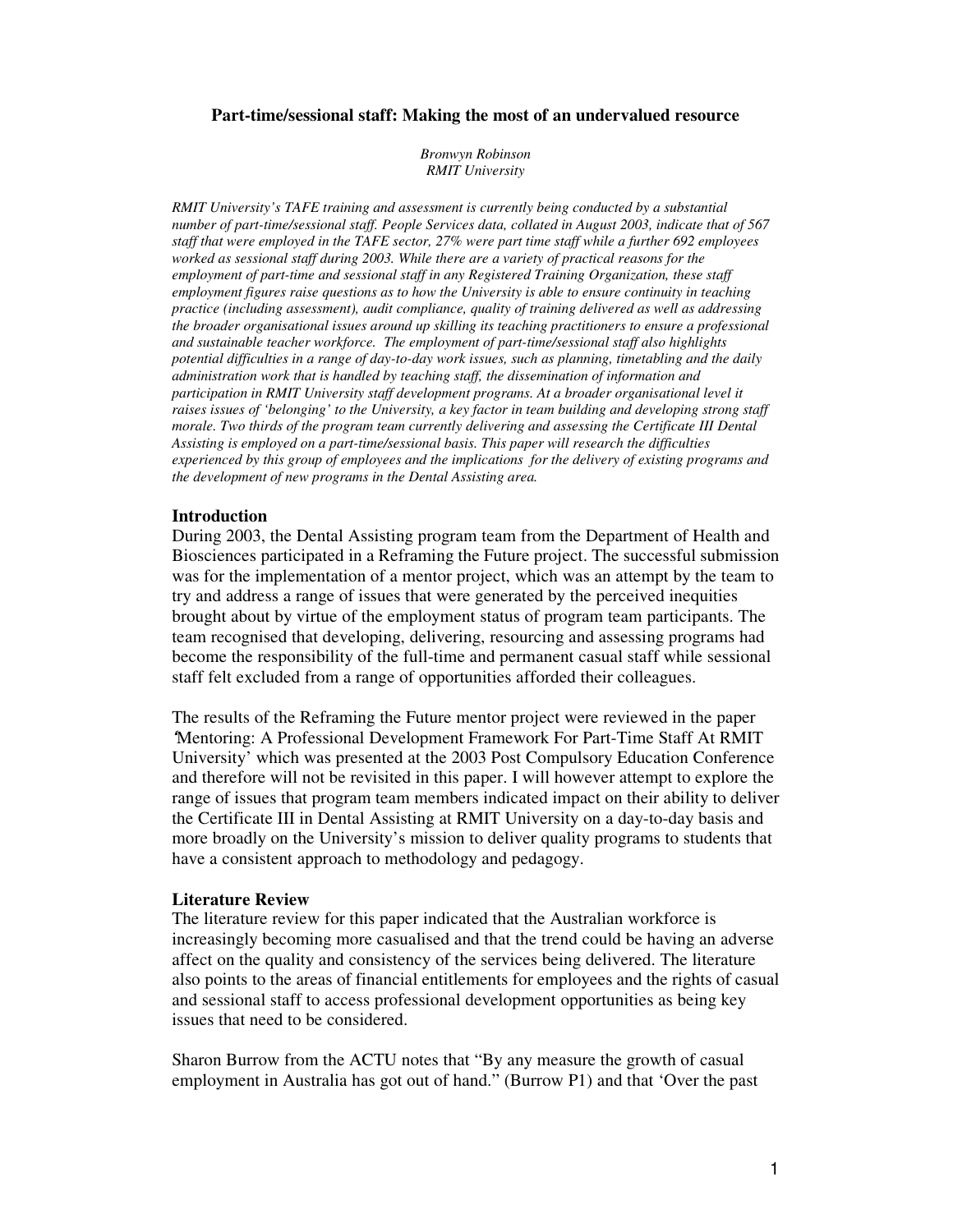decade the number of casual workers has increased by 52%. In fact, 7 of every 10 new jobs created during the 1990s was a casual job." (Burrows p1)

Angela Clare wrote in the Police Journal Online that

'The Australian workforce has been undergoing a marked process of "casualisation" over the past two decades This process refers to the growth of a range of non-standard, less secure forms of employment – casual, temporary or contract – and a relative decline in the standard model of full-time, permanent work.' (Clare p1)

In a 2001 report prepared for the Minister for Education, Training and Youth Affairs and the Minister for Health and Aged Care, Aitken et al note that with the casualisation of nursing '…there is an upward trend towards casualisation of the nursing workforce that is significant in terms of both professional development for nurses and health service planning in the future." (Aitken et al p4) They further note that "The debate revolves largely around the issues of quality, impact on the health system and cost. ..." (Aitken et al p3) and that "...the most commonly reported negative aspect of agency nursing is the difficulty in maintaining continuity of care." (Aitken et al p4)

Both Clare and Aitken et al note the impact they believe casualisation is having on professional development. 'Casualisation is a cause for concern for a number of reasons. … [one of which is that it offers] …few training and development opportunities.' (Clare p1) and "Of particular concern are claims that agency nurses have a lower commitment to professional development…" (Aitken et alp3) Aitken et al further state that [agency nurses become] " …individually responsible for maintaining their current knowledge." (Aitken et al p3) Kift refers to McAlpines's research that reported "…casuals are, almost routinely, excluded from training and staff development opportunities…" (Kift p2)

Tertiary Education seems to be one sector of the workforce that has become increasingly casualised "Tertiary education is one of the most casualised sectors in Australia." (Kift p1) This view is supported by a University of Queensland project that looks at sessional teaching in Higher Education stating "The Australian higher education system is one of the most casualized industries in the employment market." (Chalmers et al p1)

## Chalmers et al reason that

"Significant reductions in government funding, increased student diversity and expectations, burgeoning student numbers, and the accommodation of changing educational technologies and globalisation have led to substantial changes in the employment practices in the higher education system?" (University of Queensland p1)

The National Council of the National Tertiary Education Union (NTEU) says "…the high and increasing levels of casual employment close-off the opportunities for career development for many employees." (NTEU p1) while Kift has raised some critical questions with regard to casualisation

"How is their transition to more expert teacher facilitated by staff development and enhancement opportunities: What are management processes and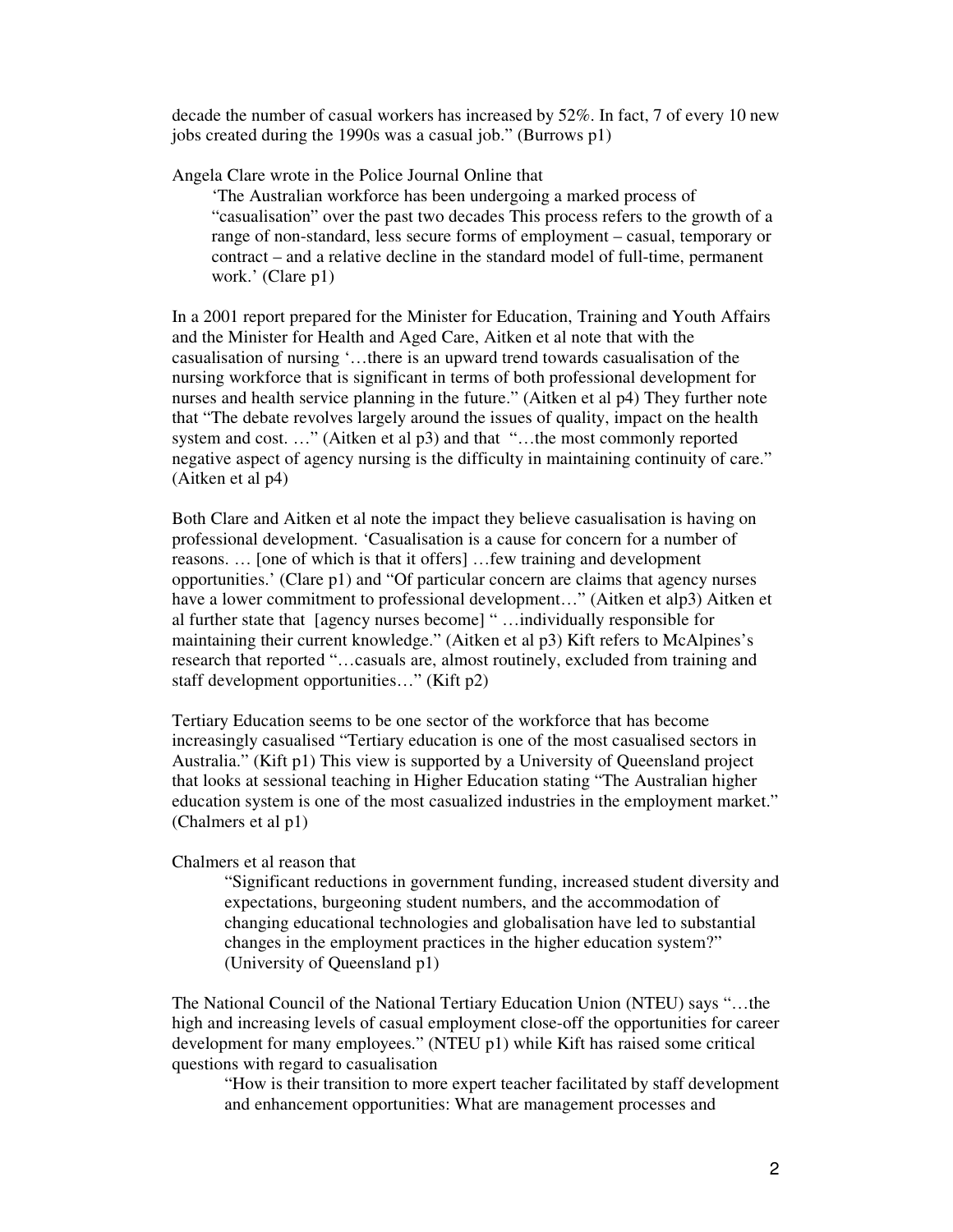strategies for training and supporting this casual workforce on which such heavy reliance is now placed to deliver increasingly complex programs to an ever-larger number of students? (Kift p1)

Kift further asks how do we "...address the issue of acculturating casual staff to the new teaching and learning 'student-focussed' agenda…?" (Kift, p1)

Burrows notes that causal and sessional staff are able to be productive and integral members of any work team and that they '…may develop the skills and knowledge of permanent employees and will often become an indispensable part of an employers operation." (Burrows p1)

The author was unable to locate any studies done specifically around the issue of casualisation of staff in the Vocational and Education Training sector.

#### **Methodology and Data Analysis**

The original Reframing the Future mentor project was set up as a workbased-learning model and in keeping with the overall strategies of Reframing the Future "Providing relevant, timely, workbased staff development, the structure [of workbased learning] embraces national training directions and policies..." (Mitchell et al, p21)

While assessing the potential benefits of initiating the pilot mentor program I needed to identify the individual employment choices of staff within the program team. Consideration needed to be given to the range of influences that impacted on the work time and job specific abilities of sessional and casual staff. These factors included geography (some staff lived outside of the metropolitan region), familial responsibilities, the educational background of staff and whether staff were engaged in the classroom delivery of the program or workplace assessment only. I also wanted to assess the level of personal confidence, knowledge and skill that each staff member had around a variety of teaching and learning issues that are crucial to the effective delivery and assessment of any VET program. It was while gathering this evidence via group workshops, one-on-one interviews and the participant's reflective journals that the range of day-to-day issues associated with their employment status and its impact on the work of the program team began to emerge.

A series of workshops explored the RMIT Teaching and Learning Strategy and some key group understandings around assessment, student centred learning and the role of the teacher in the Teaching and Learning process. Participants brought a level of openness to these discussions that unearthed a range of issues that, for the casual and sessional staff, were seen as symptomatic of broader organisational problems that affected their ability to work to their full potential.

For a two-week period around mid July, all participants were asked to engage in oneon-one interviews with the author (in the role of Facilitator of the Reframing the Future project) around a prepared list of questions. Whilst the bulk of the questions focused on the mentor project, the discussions gave participants a vehicle for expressing their concerns around a range of issues that impacted on their work. Data collection was an ongoing process for the duration of the project. Suggested themes that staff were asked to explored via the reflective journals included (but were not limited to) feelings of belonging (to the program team, the Faculty and/or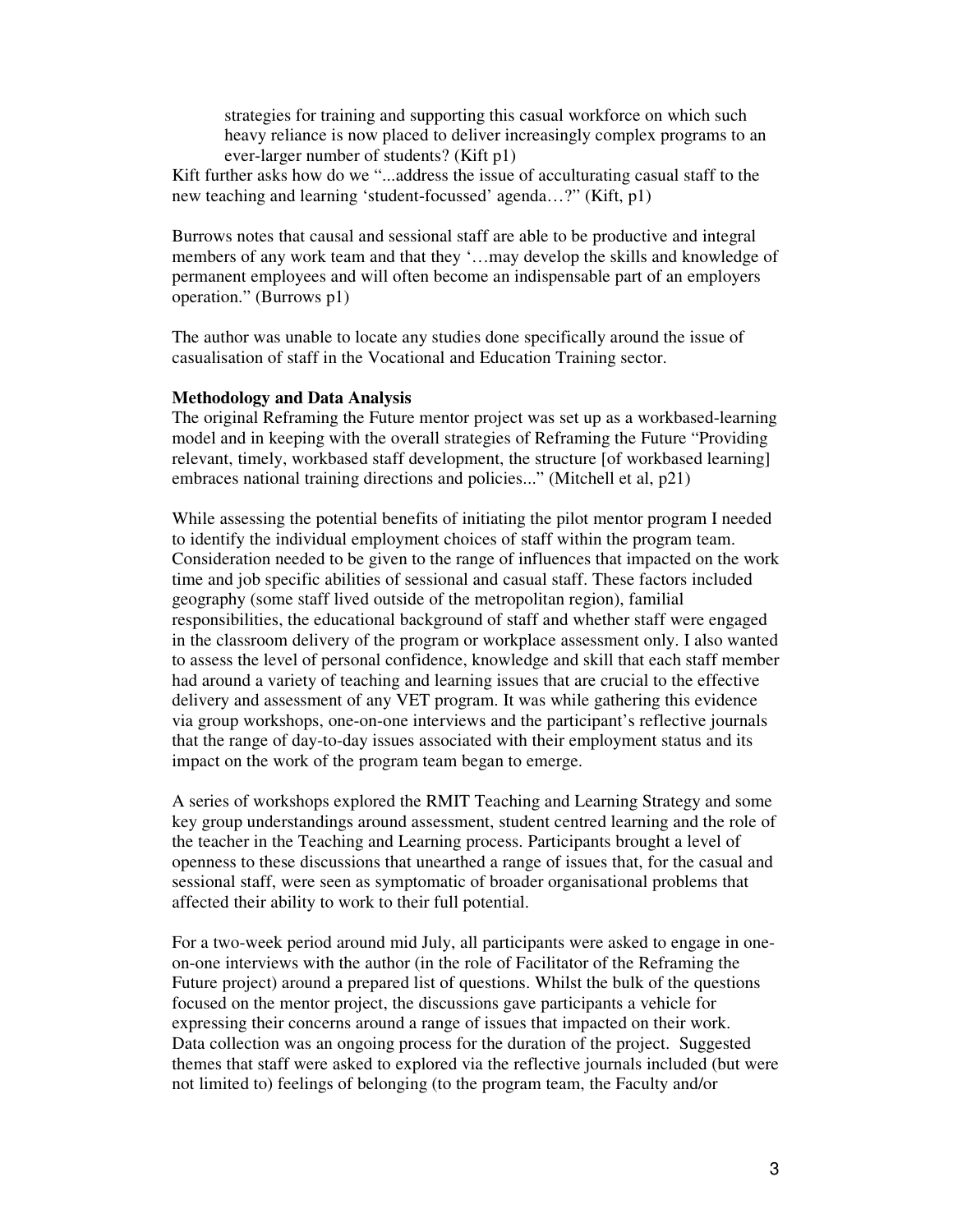organization), of enhanced and/or accelerated professional growth and personal responses to the benefits or otherwise of a mentor program.

# **Discussion**

As at August 2003, the Dental Assisting Program team was delivering and assessing its Certificate III in Dental Assisting with five full time equivalent staff members and 8 sessional staff members. Only two of the full time staff members were employed at a full time fraction while the other three staff were employed, on contract, at either .6 or .8 of a full time staff member. These staffing levels reflect the broader 2003 RMIT University VET staffing statistics (See Figure 1) of 414 full time staff members with 153 employed as casual staff (i.e.: less than a full time staff fraction and on a contract). A further 692 sessional staff members were employed to deliver or assess TAFE programs at this time.



**Figure 1 - Comparative-staffing figures as at August 2003**

These figures show that 55% of the total number of staff delivering and assessing programs in the VET sector at RMIT University are sessional staff. The Dental Assisting program team also delivers its programs with a sessional staff percentage of 55%. The Dental Assisting group employ 27% of staff in the casual category against the university figure of 12%. However both groups demonstrate that at least two thirds of all of their delivery and assessment is conducted by sessional and casual staff. The importance therefore of addressing the ramifications of these figures for the overall benefit of the quality of programs being delivered by this institution becomes significant.

If we believe that the development of an effective program team requires a high level of communication, shared or common understandings around the work of the team and a level of consistency around quality and pedagogical imperatives then the professional needs of all staff delivering the program must to be considered. Furthermore, those needs are required to fit in with broader organizational strategic directions.

"RMIT staff work in complex and changing environments and experience competing priorities, increased workloads and resource restrictions. Nevertheless our people – staff, students and alumni – are our key resource. They require appropriate infrastructure and effective systems to support their work. It is their expertise, enthusiasm, commitment and motivation that will build the capability of RMIT as a learning organsiation. (RMIT University 2 p1)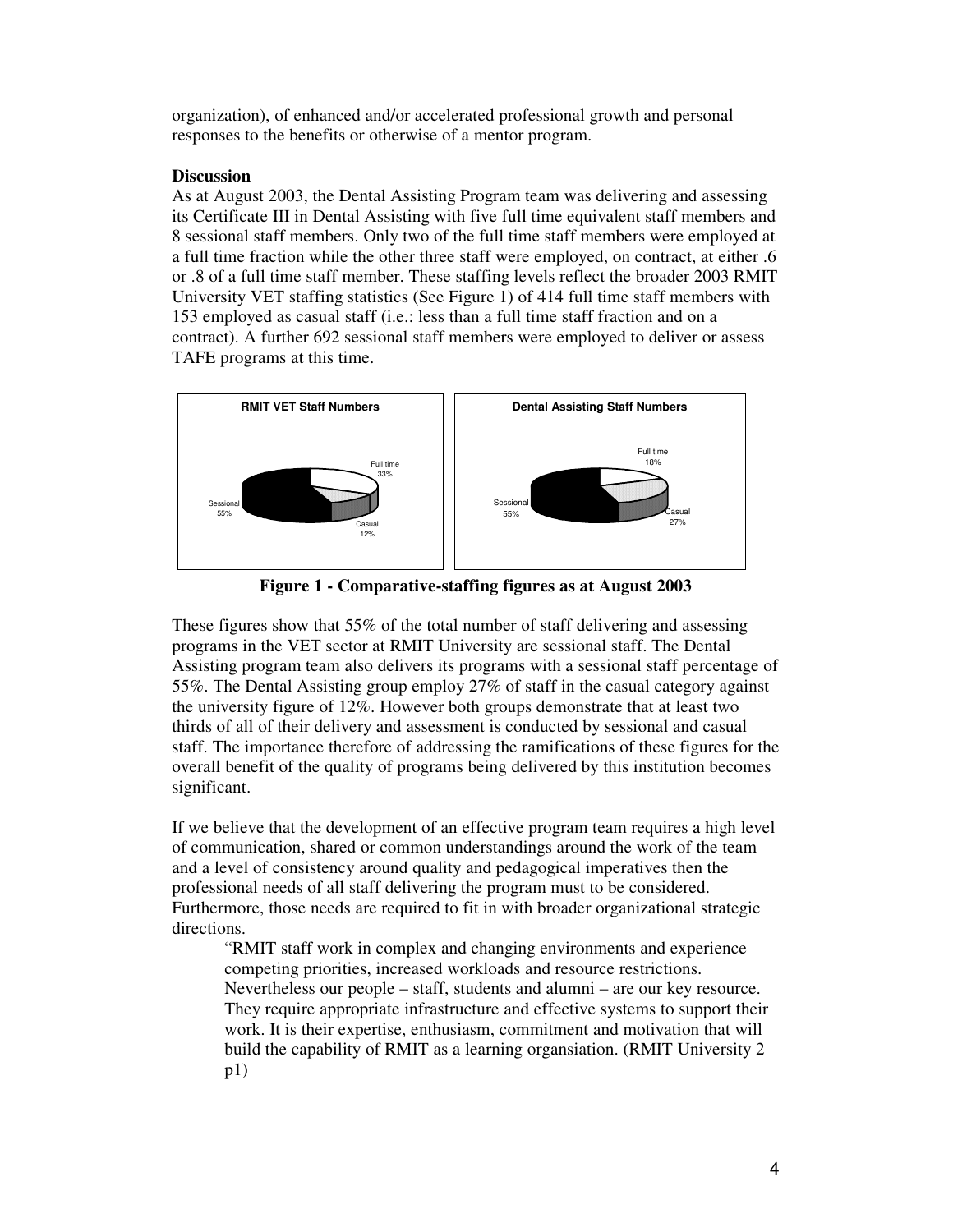RMIT University has a policy that demonstrates it has an expectation around the appropriate induction and inclusion of sessional staff.

'Induction is an important process for new casual staff. …Casual teachers should be advised of the following:

- Their conditions of employment
- Provision of an e-mail account
- Access to the RMIT library services and intranet
- Notice required
- Access to training activities
- Information on core University policies such as student administration, code of Ethics, Equal opportunity, compliance with quality systems, including the Australian quality Training Framework and occupational health and safety issues.' (RMIT University 3, p5)

However the experiences of the sessional staff in the Dental Assisting program team would seen to indicate a gap between the expectations of the organization, the rightful expectations of staff and the application of the policy.

The sessional staff highlighted a range of resource issues that they believe impact on their day-to-day work. All expressesed frustration at not being given any keys to open classrooms, offices and resource rooms with the result that sessional staff waste time trying to find the full time or casual staff who do have keys. Sessional staff stated that this situation made them feel subservient to the full time and casual staff while the full time staff feels that they are constantly scrutinizing the sessional staff. When approached on this issue management argued that the issuing of keys was a security matter (the program team share space at the new Dental Hospital) but it continues to rankle staff.

All of the sessional staff commented that they had never been oriented to the physical layout of the university. Facilities such as libraries, university food outlets and the location of key staff such as the Vice Chancellor and Portfolio Pro Vice Chancellors and TAFE Director remained a mystery. The staff did not know what the university had to offer by way of professional and personal support services. This can be seen as a fairly critical oversight given that the program team has always worked in dental facilities technically classified as being part of the city campus but physically located several blocks away from the campus proper. Some sessional staff mentioned that their physical isolation made it difficult for them to create meaningful professional networks within the organization.

The majority of sessional staff had limited Information Technology skills and this set up a cyclic problem. The same staff had not had email accounts set up for them and this severely limited their opportunities to keep in touch with a range of communiqués around university policy as well as utilizing a major communication tool for both internal and national information. By not being compelled to access the IT facilities for communication purposes, staff did not have authentic tasks to pursue that allowed them to improve their IT skills. This again exacerbated the sessional staff's feelings of isolation from the broader university community.

Another area of concern for staff members who did not participate in the day-to-day activities of the organization was the use of language. The VET sector has a very unique language which, if you are unfamiliar with it, can make conversations difficult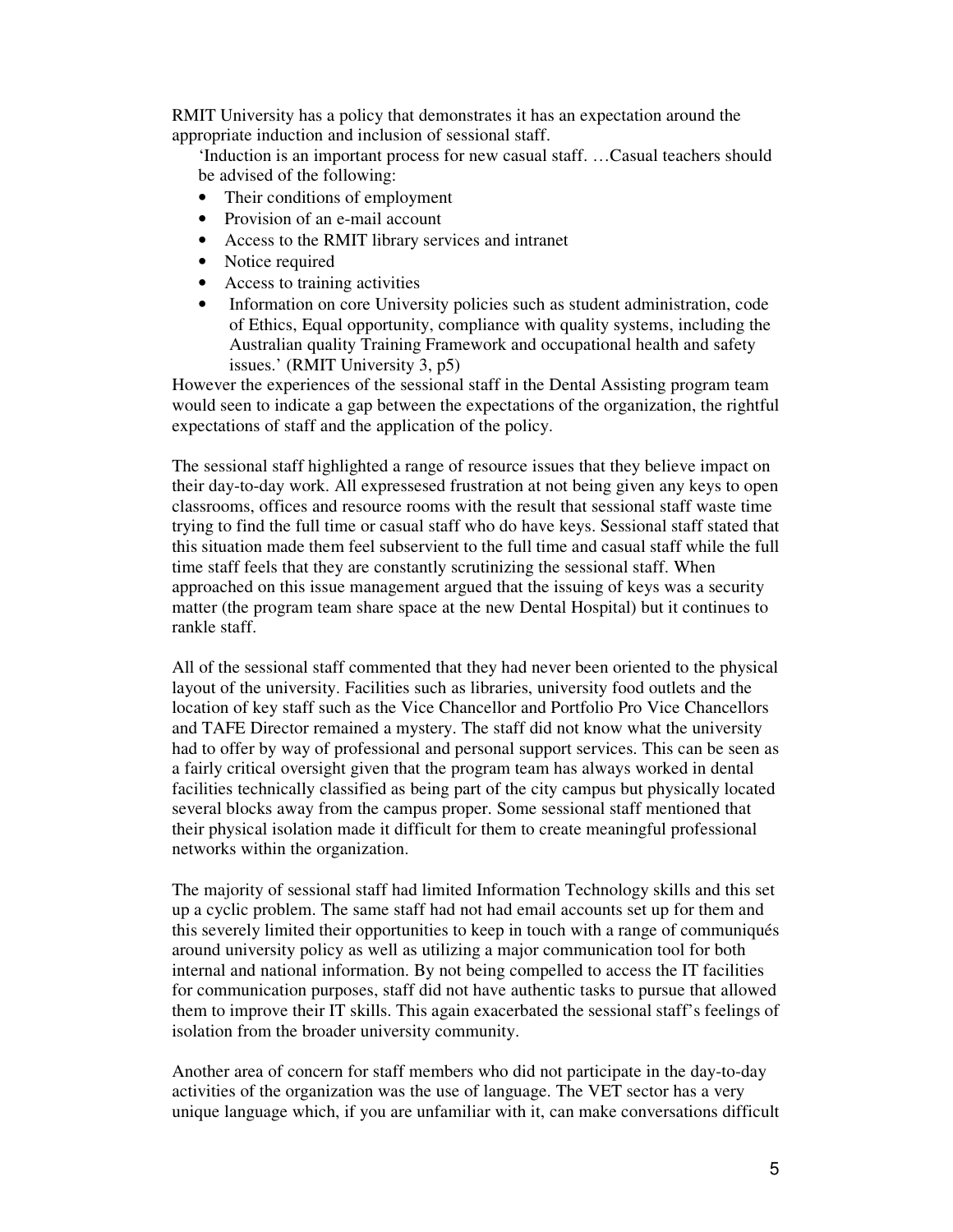but when you combine "VET speak" with "RMIT speak" you end up with a very exclusionary language. It is worth noting that RMIT has its own acronyms website in recognition of the difficulties staff may encounter, but again, if staff don't have access to this resource it is not reaching the very group who would most benefit from it.

The sessional staff were delighted to participate in the Reframing the Future program because it provided the first opportunity for all of the staff to meet as one program team. This situation was in part due to many of the sessional staff only participating in workplace assessment and therefore not seeing the need to regularly visit the campus. Of concern is the implicit notion in this action that workplace assessment can be done 'outside' of the ever-changing requirements of effective teaching and learning. It also highlights that, as a program team there has been no opportunity for moderation around teaching and assessment. Communication opportunities amongst the group members have also been hampered by the use of sessional staff from outside the metropolitan area. These members only participate in workplace assessment in regional areas and information around their assessment responsibilities is sent via mail.

Chalmers et al have noted some critical statistical findings in their final report on the AUTC Project into sessional teaching in the Higher Education sector at the University of Queensland that seem to mirror the experiences of staff in the Dental Assisting group. They include the "Level to which part-timers are involved in unit planning and assessment" (Chalmers et al, p19) indicating that 42.8% of respondents said that they were never involved in unit planning and assessment while 25.6% said that they were only sometimes involved. When the report reviewed the findings on the question the "Frequency of involvement in teaching team meetings" (Chalmers et al, p20) the results showed that 61.4% said they were never involved in teaching team meetings and 25.5% said that they were involved in teaching team meetings only sometimes.

#### Although

"RMIT expects teaching staff at all levels, as facilitators of the learning process to [among other things], …have a commitment and desire to share their field of expertise and its relevance to professional practice… continually improve professional practice through reflection, discussion and innovation… actively search for new ways to help students to learn, …seek opportunities to share ideas with other teachers. (RMIT University 2, p3)

the Dental Assisting group had never seen the need (prior to the Reframing the Future project) to create this key professional development opportunity for staff. Several sessional staff members believe that there is a two-tiered staff system with only the full time and casual staff members actively involved in the process of developing new programs, which is a major source of teaching and assessment professional development. The central Teaching and Learning group within the university often supports this process and helps develop clarity around university policy and current pedagogical practices. Chalmers et al report that 40% of the part timers at the Queensland University of Technology, when asked the question how many of the "Part-timers who feel encouragement to be part of the teaching culture" (Chalmers et al, p23) responded "Never" while 46% responded "Sometimes".

The sessional staff's interviews and journals revealed that a great deal of confusion existed around their financial entitlements. This confusion is, I believe, exacerbated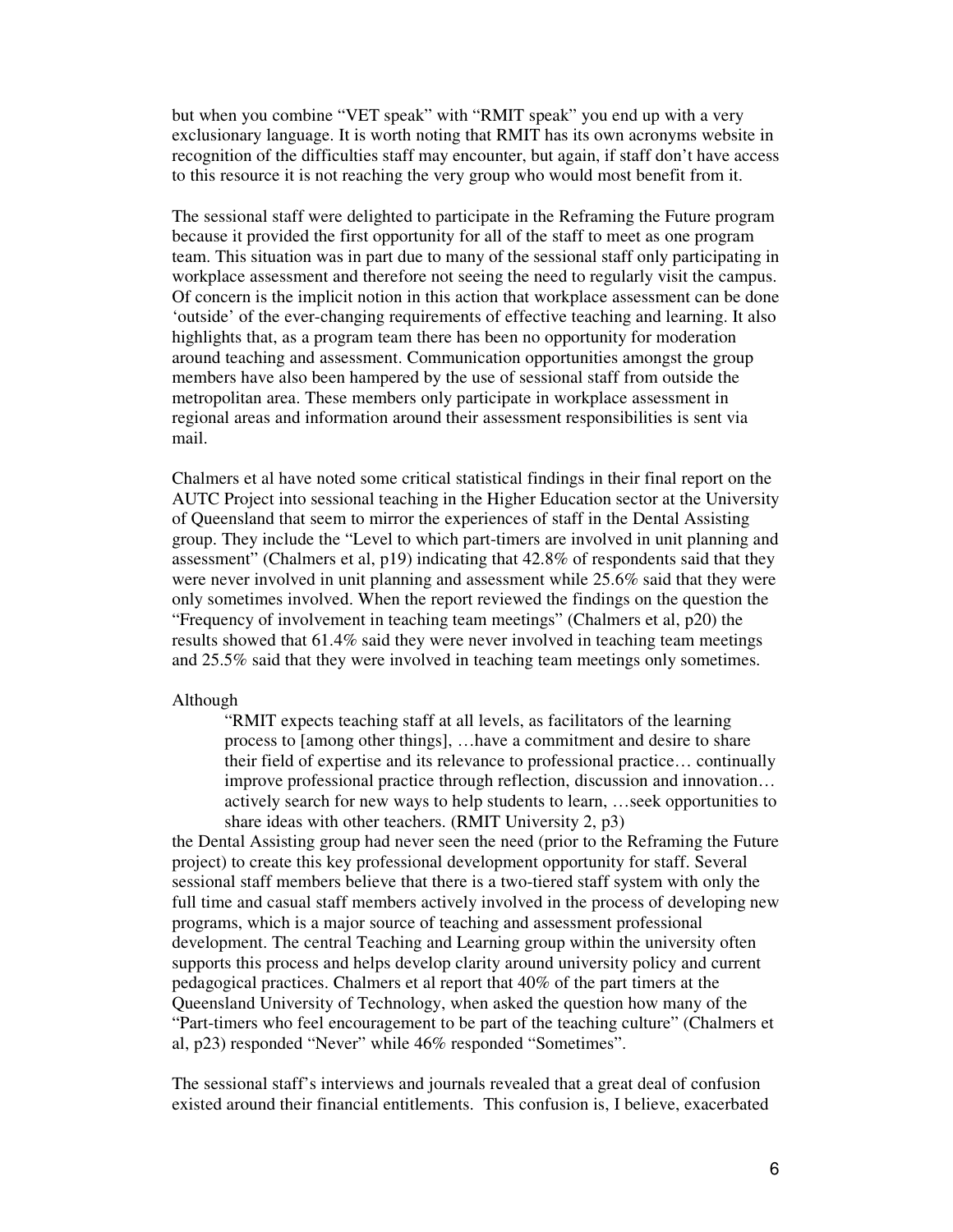by the often-romanticized view of educators as employees who will participate in a wide range of activities that support the organization, students and their own professional development without pay and 'just for the love of the job'. Common areas of confusion were around tea breaks, travel and mileage claims and whether or not sessional staff should be paid to attend meetings. While policies relating to these questions can be found on the RMIT web site titled "Employment and Payment of Casual Staff", if staff have neither the expertise nor resources to access the web then obviously they have to rely on clarity coming from Management.

The area of Professional Development is a further example of the two-tiered staff structure that seemed to exist in the Dental Assisting area. RMIT states that 'Faculties are encouraged, where appropriate, to provide training/development activities for their casual teachers.' (RMIT University p5) The workshops conducted during the Reframing the Future project confirmed that many of the sessional staff did not know what the AQTF was. The same group did not know that the university had a Teaching and Learning Strategy, an Assessment Policy or teaching and assessment strategies, case studies and templates available to access on the RMIT website.

There are several factors that impact on the importance of the professional development issue in this instance. The first is that the group of sessional staff involved in the Dental Assisting program primarily come from an industry that, at the time of their gaining qualification, only required a Year 10 pass for inclusion into the program. Whilst participants have extensive experience in the dental industry as Dental Assistants and Oral Health Hygienists they are now involved in an educational environment that places very different demands on its practitioners than those they experienced when they were training. Group discussions revealed that many still model their own teaching practices on the ones they were exposed to when they were in the classroom.

The second factor is the lack of opportunity afforded sessional staff to take up the range of internal and external Professional Development forums that would significantly enhance their understandings around Training Packages and Teaching and Assessment pedagogy.

While several sessional staff have finished their Certificate IV Assessment qualifications, most are still trying to complete them and again, given their own educational backgrounds, most expressed frustration and disappointment with this experience. Several sessional staff members have failed units but as a result of the Reframing the Future project they are now being more appropriately supported in these endeavours. The program team, as a whole, is more committed to providing appropriate and supported workplace teaching and assessment experiences for this group to assist in their professional growth.

Again the report by Chalmers et al provides statistical evidence that indicates the Dental Assisting experience is not a limited one. Respondents indicated that 84% of staff answered no to the question of the "Extent of encouragement to undertake professional development" (Chalmers et al, -21). When it came to the question of whether the part timers were encouraged to participate in "Attendance at Academic Staff development Unit programs" (Chalmers et al, p22) 79.6% of the respondents answered no.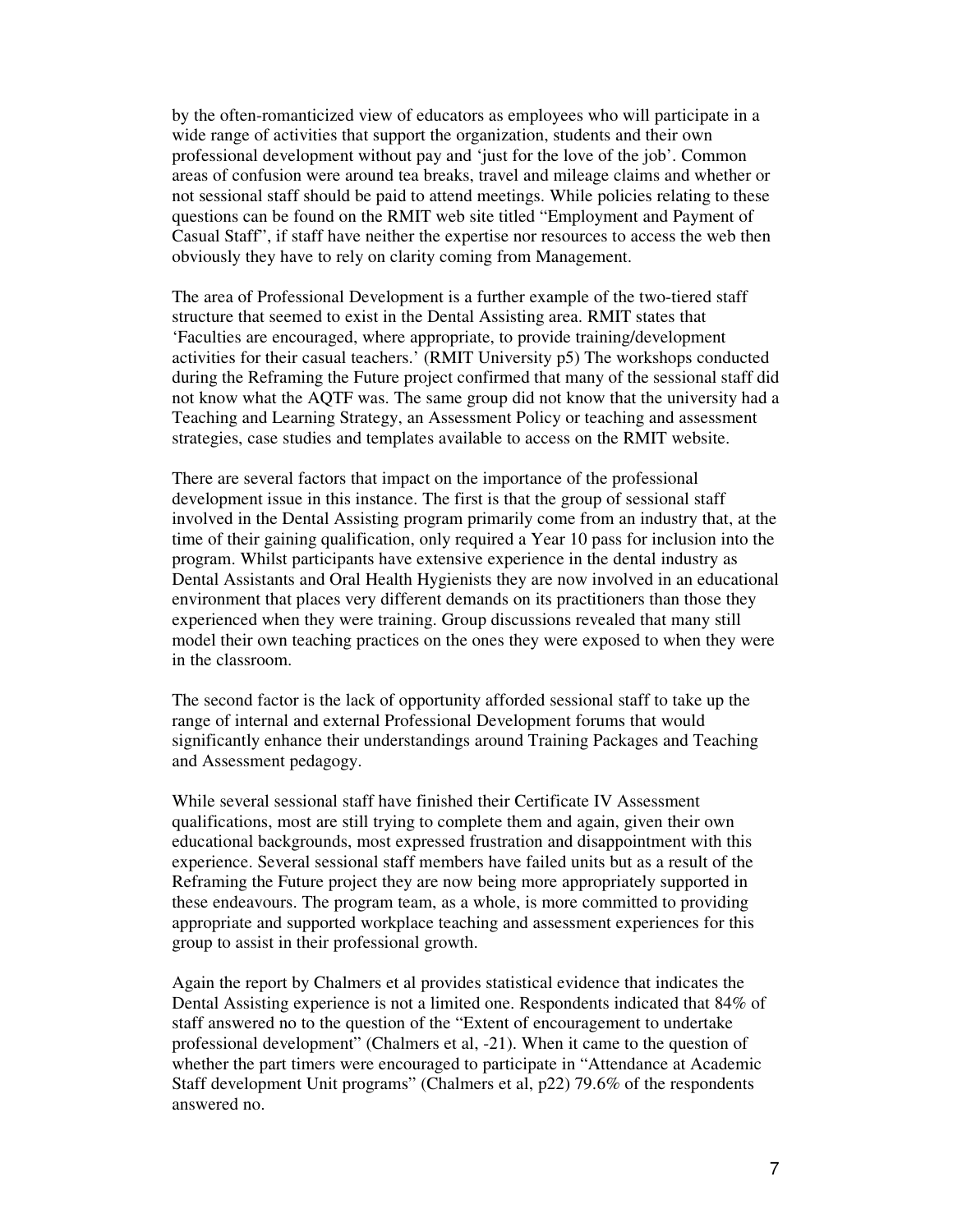Several sessional staff members expressed the view that there is an imbalance of power within the program team and that they are unwilling to speak out on issues because they feel they would be 'exposing' themselves to potential ridicule. This opinion gives credence to the sessional staff' view that they do not feel entitled to make suggestions around the issues that affect the program by virtue of their employment status.

Management may be contributing to the two-tiered staff system by continuing to use sessional and casual staff as a 'stop gap' measure rather than as fully integrated members of the program team. There needs to be a shift in management views around the use and value of sessional staff to maximise the potential benefits from this group and to create a more cohesive program team. Full time staff are feeling burdened with extra job responsibilities and unreasonable demands because they are perceived, by management, to be the most suitable staff members simply because they are always physically on campus. The full time staff feel they carry an unrealistic work and responsibility load and ultimately the blame if things don't go to plan.

Of concern to the author was the revelation by two sessional staff members that they only work in the Dental Assisting program because of the convenience and flexibility it affords them and the financial benefits. They do not want to extend themselves professionally or to take up any responsibilities and do not see themselves in the context of being key team members in a post compulsory education setting.

All of the sessional and casual staff continues to maintain links with the dental industry. Most are still employed part time as dental assistants or oral health hygienists while two sessional staff members are employed part time by one of the worlds largest suppliers of dental hygiene products This makes sessional staff an untapped resource when it comes to the Dental Assisting program team. They would be able to ensure the currency and relevancy of program content but because they have remained separate from the program team and program development process they have never been able to contribute. As a result of the Reframing the Future project there are encouraging signs that this is changing with at least one of the casual staff members taking up an invitation to visit a new Oral Health clinic where one of the sessional staff worked. By utilising and valuing the sessional staff's current workplace experiences the program team is helping sessional staff members to achieve a voice in the organization and as well as helping verify their competency around the technical and practice aspects of their discipline and make them an integral part of the program team.

## **Conclusion**

The composition of the Dental Assisting program team would seem to reflect a national trend toward the casualisation of the workforce. While this paper has not attempted to explore the reasons behind this trend it has highlighted that sessional staff need to be considered as essential members of the program team and afforded every opportunity to develop the skills and knowledge commensurate with their position as teachers and assessors in the post compulsory education sector of a large university.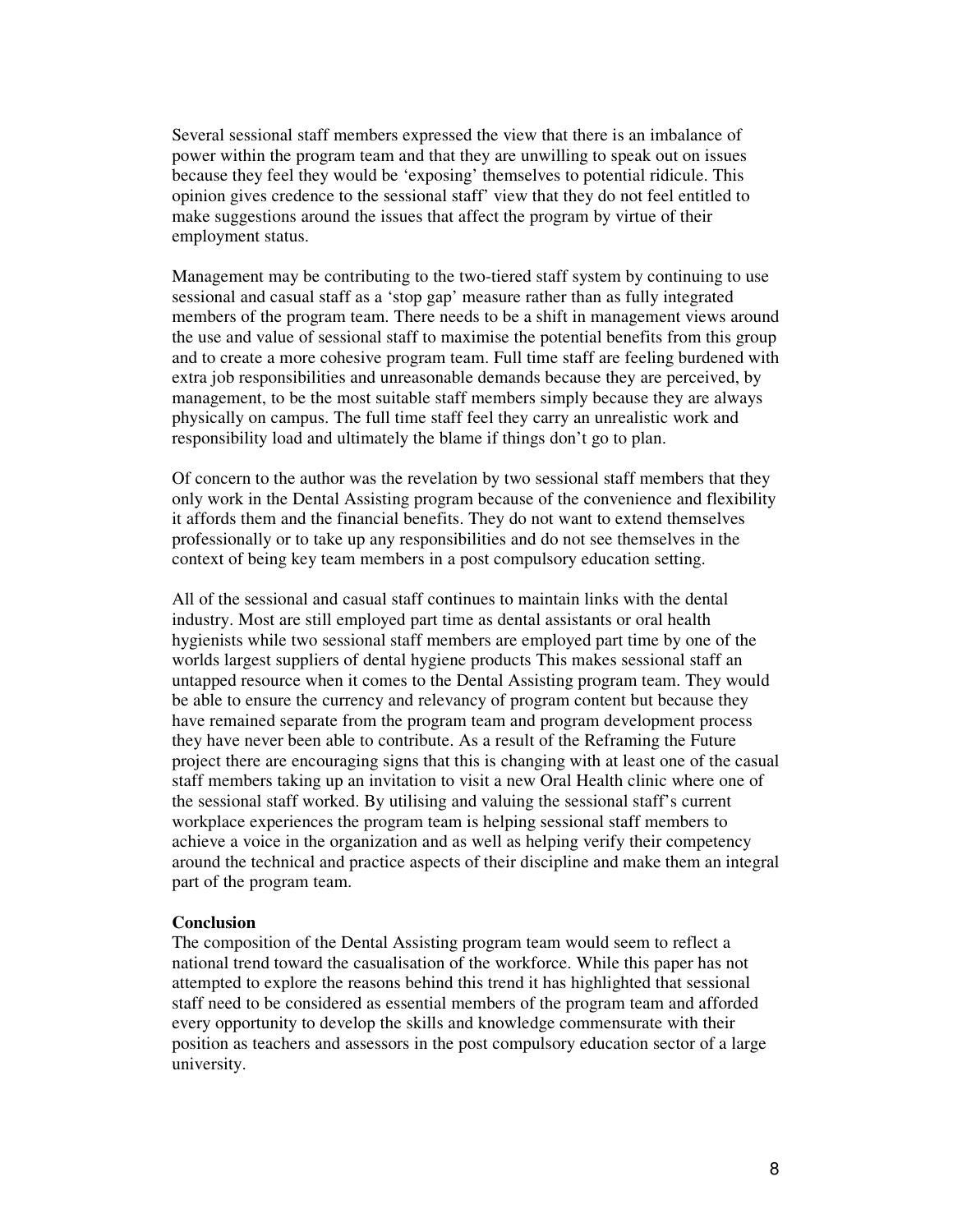Clearly it is not sufficient for organizations to have policies in place regarding the employment of casual staff if there is no mechanism to monitor their implementation. The author is not seeking to apportion blame over the failure of the department in addressing basic sessional staff entitlements such as e-mail log ins and the provision of clear guidelines around professional development. However I am surprised that neither management nor staff (both full time and sessional) had questioned the practices that were clearly hampering their ability to work effectively.

Is it the sessional staff's own fault that they haven't pursued management or full time staff for answers and been more proactive in determining their rights and responsibilities? Or is it that this group of sessional staff, having come into a new job role at a large post compulsory education organization with little or no experience is simply unaware that there are policies and inherent job expectations that are integral to their position within Dental Assisting? The evidence points to sessional staff taking a passive role within the program team but given their lack of experience in this role and with outdated teaching models as a guide it is hardly surprising that sessional staff were not more proactive.

None of the full time staff or management team questioned whether or not there was a more appropriate way to integrate sessional staff into the program team and to more evenly distribute the workload that seemed to be weighing down full time staff. The sessional staff's belief that management and full time staff saw them as merely a temporary alternative to a full time staff member, willing to 'plug the gaps' but not actively contribute in the manner one would expect of professionals engaged in the delivery and assessment of a qualification would seem to be both fair and astute.

The sheer number of sessional and casual staff engaged in the delivery and assessment of programs at RMIT means we need to be very certain that this group of staff is being afforded every opportunity to be professionally nurtured, monitored and encouraged. The experience of the Dental Assisting program team demonstrates that it is not sufficient to have a policy in place, rather there needs to be active engagement with the policy and a means of monitoring its implementation. The quality and consistency of our teaching and assessment methods hinges on the ability of all of our staff to be working towards the same common goals within a consistent pedagogical framework.

The Dental Assisting program team are continuing to implement a range of strategies explored via the Reframing the Future program and are hopeful of providing a transferable mentor model that can be utilised by other program teams to assist with the effective integration of sessional staff.

### **References**

Aitken Robyn L, Manias Elizabeth, Peerson Anita, Parker Judith M, Wong Kitty School of Postgraduate Nursing, The University of Melbourne, "Casualisation of the Nursing workforce" A submission for the National Review of Nursing Education-For the Minister for Education, Training and Youth Affairs and the Minister for Health and Aged Care, November 2001

Burrow Sharan ACTU President "Casualisation: what is the debate we should be having?" Workplace Info http://www3.abol.net/nocookie/Questions/casuals\_burrow.htm